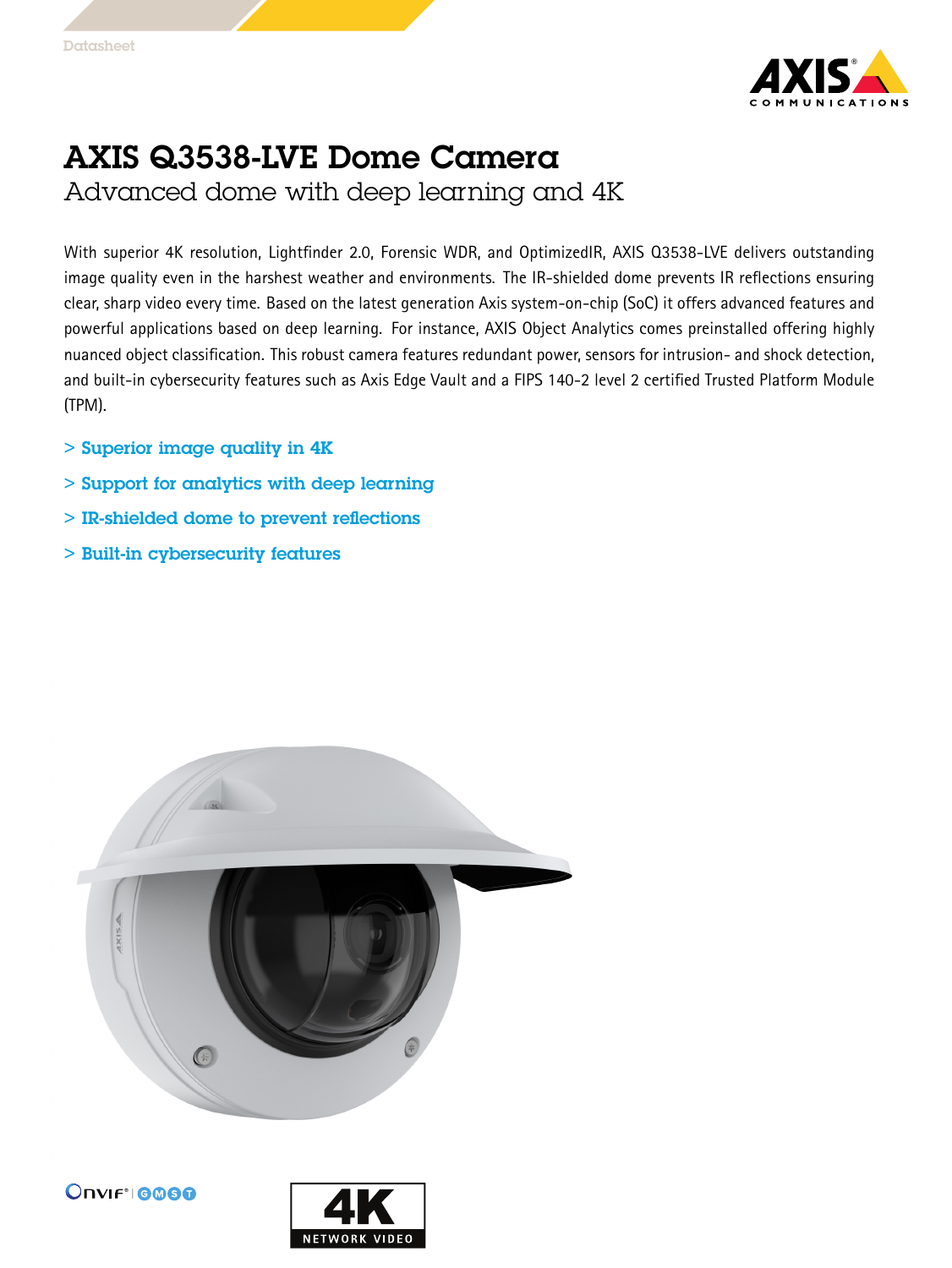## AXIS Q3538-LVE Dome Camera

| Camera                     |                                                                                                                                                                                                                                                     |
|----------------------------|-----------------------------------------------------------------------------------------------------------------------------------------------------------------------------------------------------------------------------------------------------|
| lmage sensor               | 1/1.2" progressive scan RGB CMOS                                                                                                                                                                                                                    |
| Lens                       | Varifocal, 6.2-12.9 mm, F1.6-2.9                                                                                                                                                                                                                    |
|                            | Horizontal field of view: 103°-49°                                                                                                                                                                                                                  |
|                            | Vertical field of view: 56°-28°                                                                                                                                                                                                                     |
|                            | Varifocal, Remote focus and zoom, P-Iris control, IR corrected                                                                                                                                                                                      |
| Day and night              | Automatically removable infrared-cut filter                                                                                                                                                                                                         |
| Minimum<br>illumination    | Color: 0.07 lux at 50 IRE, F1.6<br><b>B/W:</b> 0 lux at 50 IRE, F1.6                                                                                                                                                                                |
| Shutter speed              | $1/66500$ s to 2 s                                                                                                                                                                                                                                  |
| Camera angle<br>adjustment | Pan ±180°, tilt -43 to +80°, rotation ±175°                                                                                                                                                                                                         |
| System on chip (SoC)       |                                                                                                                                                                                                                                                     |
| Model                      | ARTPEC-8                                                                                                                                                                                                                                            |
| Memory                     | 2048 MB RAM, 8194 MB Flash                                                                                                                                                                                                                          |
| Compute<br>capabilities    | Deep learning processing unit (DLPU)                                                                                                                                                                                                                |
| Video                      |                                                                                                                                                                                                                                                     |
| Video                      | H.264 (MPEG-4 Part 10/AVC) Baseline, Main and High Profiles                                                                                                                                                                                         |
| compression                | H.265 (MPEG-H Part 2/HEVC) Main Profile<br><b>Motion JPEG</b>                                                                                                                                                                                       |
| Resolution                 | Up to 3840x2160                                                                                                                                                                                                                                     |
| Frame rate                 | With WDR: 25/30 fps with power line frequency 50/60 Hz<br>Without WDR: 50/60 fps with power line frequency 50/60 Hz                                                                                                                                 |
| Video streaming            | Multiple, individually configurable streams in H.264, H.265 and                                                                                                                                                                                     |
|                            | <b>Motion JPEG</b><br>Axis Zipstream technology in H.264 and H.265                                                                                                                                                                                  |
|                            | Controllable frame rate and bandwidth                                                                                                                                                                                                               |
|                            | VBR/ABR/MBR H.264/H.265                                                                                                                                                                                                                             |
|                            | Video streaming indicator                                                                                                                                                                                                                           |
| Multi-view<br>streaming    | Up to 8 individually cropped out view areas                                                                                                                                                                                                         |
| Image settings             | Saturation, contrast, brightness, sharpness, Forensic WDR: Up to<br>120 dB depending on scene, white balance, day/night threshold,<br>tone mapping, exposure mode, exposure zones, defogging,                                                       |
|                            | barrel distortion correction, electronic image stabilization,<br>compression, rotation: 0°, 90°, 180°, 270° including Corridor<br>Format, mirroring, text and image overlay, dynamic text and<br>image overlay, privacy masks, polygon privacy mask |
| Pan/Tilt/Zoom              | Digital PTZ, optical zoom, preset positions<br>Limited guard tour, control queue, on-screen directional indicator                                                                                                                                   |
|                            | Tour recording (max 10, max duration 16 minutes each), quard<br>tour (max 100)                                                                                                                                                                      |
|                            | 2x optical zoom                                                                                                                                                                                                                                     |
| Audio                      |                                                                                                                                                                                                                                                     |
| Audio streaming            | Two-way, full duplex                                                                                                                                                                                                                                |
| Audio encoding             | 24bit LPCM, AAC-LC 8/16/48 kHz, G.711 PCM 8 kHz, G.726<br>ADPCM 8 kHz, Opus 8/16/48 kHz<br>Configurable bit rate                                                                                                                                    |
| Audio                      | External microphone input or line input (balanced or unbalanced),                                                                                                                                                                                   |
| input/output               | line output, digital audio input, automatic gain control                                                                                                                                                                                            |
|                            | Microphone power:<br>Microphone power 5V on tip, ring power 12V on ring,                                                                                                                                                                            |
|                            | phantom power 12V on tip/ring                                                                                                                                                                                                                       |
| Network                    |                                                                                                                                                                                                                                                     |
| Security                   | Password protection, IP address filtering, HTTPS <sup>a</sup> encryption,                                                                                                                                                                           |
|                            | IEEE 802.1x (EAP-TLS) <sup>a</sup> network access control, digest<br>authentication, user access log, centralized certificate                                                                                                                       |
|                            | management, brute force delay protection, signed firmware,                                                                                                                                                                                          |
|                            | secure boot, signed video, Axis Edge Vault, Axis device ID, secure                                                                                                                                                                                  |
|                            | keystore (CC EAL4 certified), TPM (FIPS 140-2 certified)                                                                                                                                                                                            |
| Supported<br>protocols     | IPv4, IPv6 USGv6, ICMPv4/ICMPv6, HTTP, HTTPS <sup>a</sup> , HTTP/2,<br>TLSª, QoS Layer 3 DiffServ, FTP, SFTP, CIFS/SMB, SMTP, mDNS                                                                                                                  |
|                            | (Bonjour), UPnP®, SNMP v1/v2c/v3 (MIB-II), DNS/DNSv6, DDNS,                                                                                                                                                                                         |
|                            | NTP, RTSP, RTCP, RTP, SRTP, TCP, UDP, IGMPv1/v2/v3, DHCPv4/v6,                                                                                                                                                                                      |
|                            | ARP, SOCKS, SSH, SIP, LLDP, CDP, MQTT v3.1.1, Syslog, Link-Local<br>address (ZeroConf)                                                                                                                                                              |

| System integration<br>Application<br>Programming<br><b>Interface</b> | Open API for software integration, including VAPIX <sup>®</sup> and<br>AXIS Camera Application Platform; specifications at <i>axis.com</i><br>One-click cloud connection (O3C)<br>ONVIF® Profile G, ONVIF® Profile M, ONVIF® Profile S, and                                                                                                                                                                                                                                                                                                                                                                                                                                                                                                                                                                                                                                                                                                                                           |
|----------------------------------------------------------------------|---------------------------------------------------------------------------------------------------------------------------------------------------------------------------------------------------------------------------------------------------------------------------------------------------------------------------------------------------------------------------------------------------------------------------------------------------------------------------------------------------------------------------------------------------------------------------------------------------------------------------------------------------------------------------------------------------------------------------------------------------------------------------------------------------------------------------------------------------------------------------------------------------------------------------------------------------------------------------------------|
| Onscreen<br>controls                                                 | ONVIF <sup>®</sup> Profile T specification at onvif.org<br>Electronic image stabilization<br>Day/night shift                                                                                                                                                                                                                                                                                                                                                                                                                                                                                                                                                                                                                                                                                                                                                                                                                                                                          |
|                                                                      | Defogging<br>Wide dynamic range<br>Video streaming indicator<br>IR illumination<br>Heater                                                                                                                                                                                                                                                                                                                                                                                                                                                                                                                                                                                                                                                                                                                                                                                                                                                                                             |
| Event conditions<br><b>Event actions</b>                             | Analytics, external input, supervised external input, edge storage<br>events, virtual inputs through API<br>Audio: audio detection, audio clip playing<br>Call: state, state change<br>Device status: above operating temperature, above or below<br>operating temperature, below operating temperature, IP address<br>removed, network lost, new IP address, shock detected, casing<br>open, storage failure, system ready, within operating temperature<br>Digital audio: digital signal contains Axis metadata, digital signal<br>has invalid sample rate, digital signal missing, digital signal okay<br>Edge storage: recording ongoing, storage disruption, storage<br>health issues detected<br>I/O: digital input, manual trigger, virtual input<br>MOTT subscribe<br>MQTT: stateless<br>Scheduled and recurring: schedule<br>Video: tampering, average bitrate degradation, day-night mode,<br>live stream open<br>I/O: toggle I/O once, toggle I/O while the rule is active |
|                                                                      | Record video: SD card and network share<br>Upload of images or video clips: FTP, SFTP, HTTP, HTTPS, network<br>share and email<br>Pre- and post-alarm video or image buffering for recording or<br>upload<br>Notification: email, HTTP, HTTPS, TCP and SNMP trap<br>Calls: end SIP call, make SIP call, answer call<br>MQTT publish<br>Overlay text, external output activation, play audio clip, zoom<br>preset, day/night mode, make call, flash status LED, use lights,<br>set defog mode, send MQTT publish message, set WDR mode                                                                                                                                                                                                                                                                                                                                                                                                                                                 |
| Data streaming                                                       | Event data                                                                                                                                                                                                                                                                                                                                                                                                                                                                                                                                                                                                                                                                                                                                                                                                                                                                                                                                                                            |
| Built-in<br>installation aids                                        | Leveling assistant, straighten image, image grid, pixel counter                                                                                                                                                                                                                                                                                                                                                                                                                                                                                                                                                                                                                                                                                                                                                                                                                                                                                                                       |
| Analytics                                                            |                                                                                                                                                                                                                                                                                                                                                                                                                                                                                                                                                                                                                                                                                                                                                                                                                                                                                                                                                                                       |
| Compute<br>capabilities                                              | Deep learning processing unit (DLPU)                                                                                                                                                                                                                                                                                                                                                                                                                                                                                                                                                                                                                                                                                                                                                                                                                                                                                                                                                  |
| <b>AXIS Object</b><br>Analytics                                      | Object classes: humans, vehicles (types: cars, buses, trucks,<br>bikes)                                                                                                                                                                                                                                                                                                                                                                                                                                                                                                                                                                                                                                                                                                                                                                                                                                                                                                               |
|                                                                      | Trigger conditions: line crossing, object in area<br>Up to 10 scenarios<br>Metadata visualized with color-coded bounding boxes<br>Polygon include/exclude areas<br>Perspective configuration<br><b>ONVIF Motion Alarm event</b>                                                                                                                                                                                                                                                                                                                                                                                                                                                                                                                                                                                                                                                                                                                                                       |
| <b>Applications</b>                                                  | Included<br><b>AXIS Object Analytics</b><br>AXIS Video Motion Detection, active tampering alarm, audio<br>detection<br>Supported<br>Support for AXIS Camera Application Platform enabling<br>installation of third-party applications, see <i>axis.com/acap</i>                                                                                                                                                                                                                                                                                                                                                                                                                                                                                                                                                                                                                                                                                                                       |
| General                                                              |                                                                                                                                                                                                                                                                                                                                                                                                                                                                                                                                                                                                                                                                                                                                                                                                                                                                                                                                                                                       |
| Casing                                                               | IP66-, IP6K9K-, NEMA 4X- and IK10+-rated<br>Polycarbonate hard coated dome<br>Aluminum and plastic casing, polycarbonate (PC) dome, sunshield<br>(PC/ASA)<br>Color: white NCS S 1002-B<br>For repainting instructions of casing and impact on warranty,<br>contact your Axis partner.                                                                                                                                                                                                                                                                                                                                                                                                                                                                                                                                                                                                                                                                                                 |